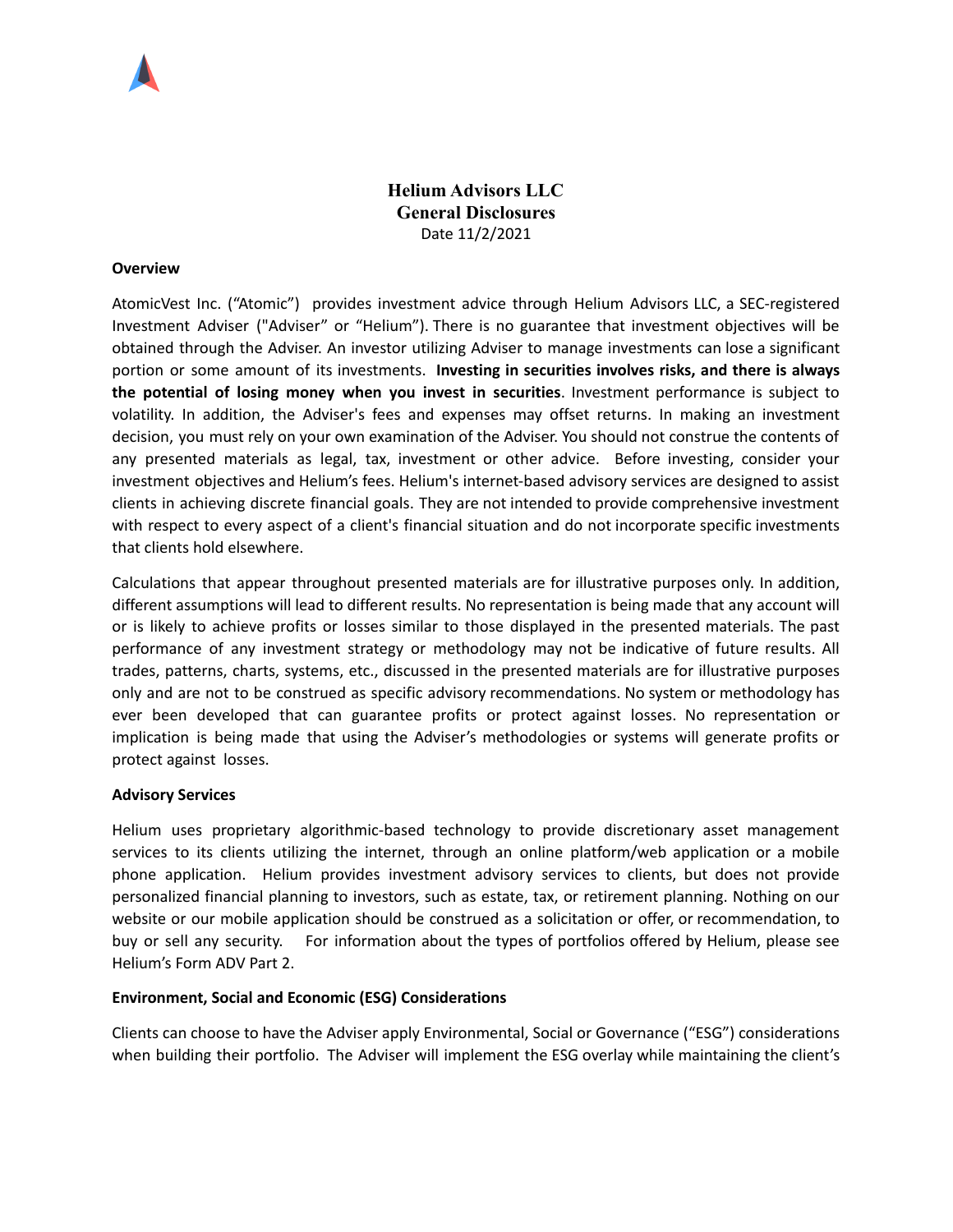

risk profile and will substitute or increase allocations to companies that have certain environmental and social characteristics while avoiding investments in other businesses that don't meet the ESG criteria.

An account that employs an ESG investing strategy, which typically selects or excludes securities of certain issuers for reasons other than performance, carries the risk that the account's performance will differ from accounts that do not utilize an ESG investing strategy. For example, the application of this strategy could affect the account's exposure to certain sectors or types of investments, which could negatively impact the Account's performance. Socially-responsible norms differ by region, and an issuer's ESG practices or the Adviser's assessment of an issuer's ESG practices may change over time.

## **For Tax-loss Harvesting**

Helium does not offer tax advice or tax accounting matters to clients. The recipient should not construe the tax-loss harvesting feature of the company's services as legal or tax advice. You should confer with your own personal tax advisors regarding the tax consequences of investing with Helium and engaging in the tax-loss harvesting service, based on your particular circumstances. Clients and their personal tax advisors are responsible for how the transactions conducted in an account are reported to the IRS or any other taxing authority on the Client's personal tax returns. Helium assumes no responsibility for the tax consequences to any Client of any transaction.

## **Portfolio Performance**

Performance information is presented net of all management fees and expenses. Commissions are not considered since the fee investment advisory fee includes trading commissions. For all periods the performance information includes the reinvestment of dividends and interest unless otherwise noted. Actual results for each investor will vary.

Projected and/or hypothetical performance is intended to show only an expected range of possible investment outcomes based on historical average returns and standard deviation of each investment type contained in the investment mix recommended by Helium, but does not take into consideration the effect of taxes, inflation, changing risk profiles, or future investment decisions. Projected and/or hypothetical performance does not represent actual client accounts or actual trades and may not reflect the effect of material economic and market factors.

Actual investors that become clients may experience different results from any hypothetical results shown. There is a potential for loss, as well as gain, that is not reflected in the hypothetical information portrayed. The hypothetical performance results shown do not represent the results of actual trading using client assets but were achieved by means of the retroactive application of a model designed with the benefit of hindsight.

# **Consent to Electronic Records and Signatures**

Required documents are provided to you electronically through this application. By agreeing to the terms within the advisory agreement, you are consenting to the electronic delivery of the Form CRS, ADV Part 2 and Privacy Notice and providing signatures electronically where required.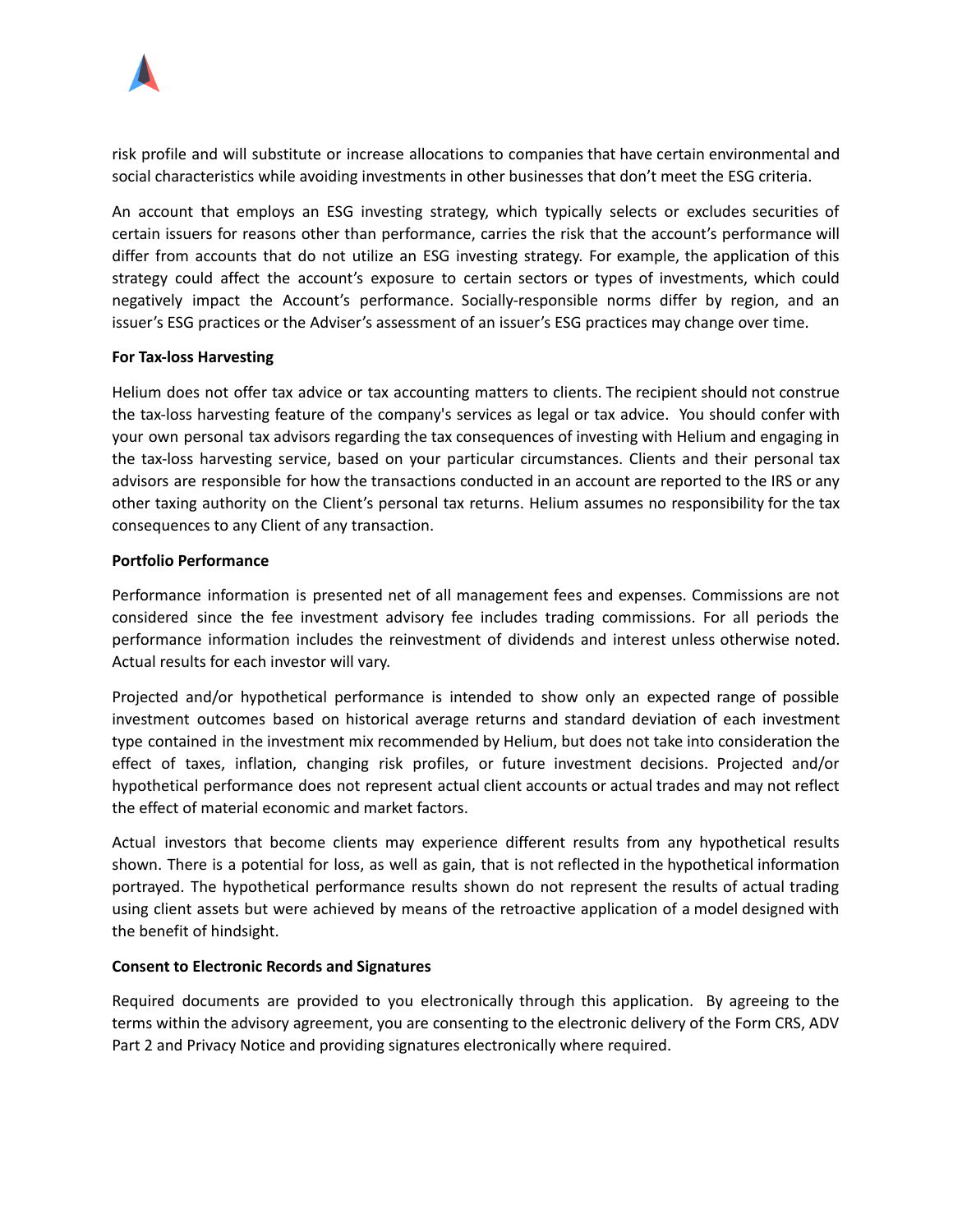

### **Exchange-Traded Funds**

Exchange-Traded Funds (ETFs) are subject to market risk, including the possible loss of principal. The value of the portfolio will fluctuate with the value of the underlying securities. An ETF typically includes embedded expenses that may reduce the fund's net asset value, and therefore directly affect the fund's performance and indirectly affect a client's portfolio performance or an index benchmark comparison. Expenses of the fund may include management fees, custodian fees, brokerage commissions, and legal and accounting fees. ETF expenses may change from time to time at the sole discretion of the ETF issuer. ETF tracking error and expenses may vary. Furthermore, ETF performance may not exactly match the performance of the index or market benchmark that the ETF is designed to track because the ETF will incur expenses and transaction costs not incurred by any applicable index or market benchmark; certain securities comprising the index or market benchmark tracked by the ETF may, from time to time, temporarily be unavailable; and supply and demand in the market for either the ETF and/or for the securities held by the ETF may cause the ETF shares to trade at a premium or discount to the actual net asset value of the securities owned by the ETF.

Investors should consider an ETF's investment objective, risks, charges, and expenses carefully before investing. The prospectus, which contains this and other important information, is available from the Adviser and shall be read carefully before investing.

#### **Fee and Account Disclosures**

Recommendations and fees may vary for each client. Advisory fees are calculated based on the dollar amount of assets being managed per account as detailed in Helium's Form ADV Part 2.

#### **Social Media**

All statements made via social media sites sponsored or maintained by Atomic and its affiliates are not intended as investment, tax or legal advice. Atomic and its affiliates are not responsible for and do not endorse the content by other users or followers of the social media sites sponsored or maintained by Atomic or its affiliates. Atomic and its affiliates are also not responsible for the terms of use or privacy or security policies of any social media sites, and you use such sites at your own risk. Atomic and its affiliates reserve their rights to block any user or follower who posts, tweets or retweets content that is deemed inappropriate or offensive or constitutes spam, a testimonial, advice, recommendation, or advertisement for securities, products, or services or is promotional in nature. Atomic and its affiliates also reserve their rights to block users or followers whose posts, tweets or retweets contain offensive or inappropriate content or serve as promotional sites. Any opinions expressed by our users or followers are those of the persons submitting the comments and don't necessarily represent the views of Atomic or its affiliates.

Please note that Atomic and its affiliates are not affiliated with the various social media platforms and have no control over how these and other third-party sites use the information you share. Helium may share or provide hyperlinks to third-party content and/or "like/favorite" third-party content. Doing so is intended to provide additional perspective and should not be construed as an endorsement or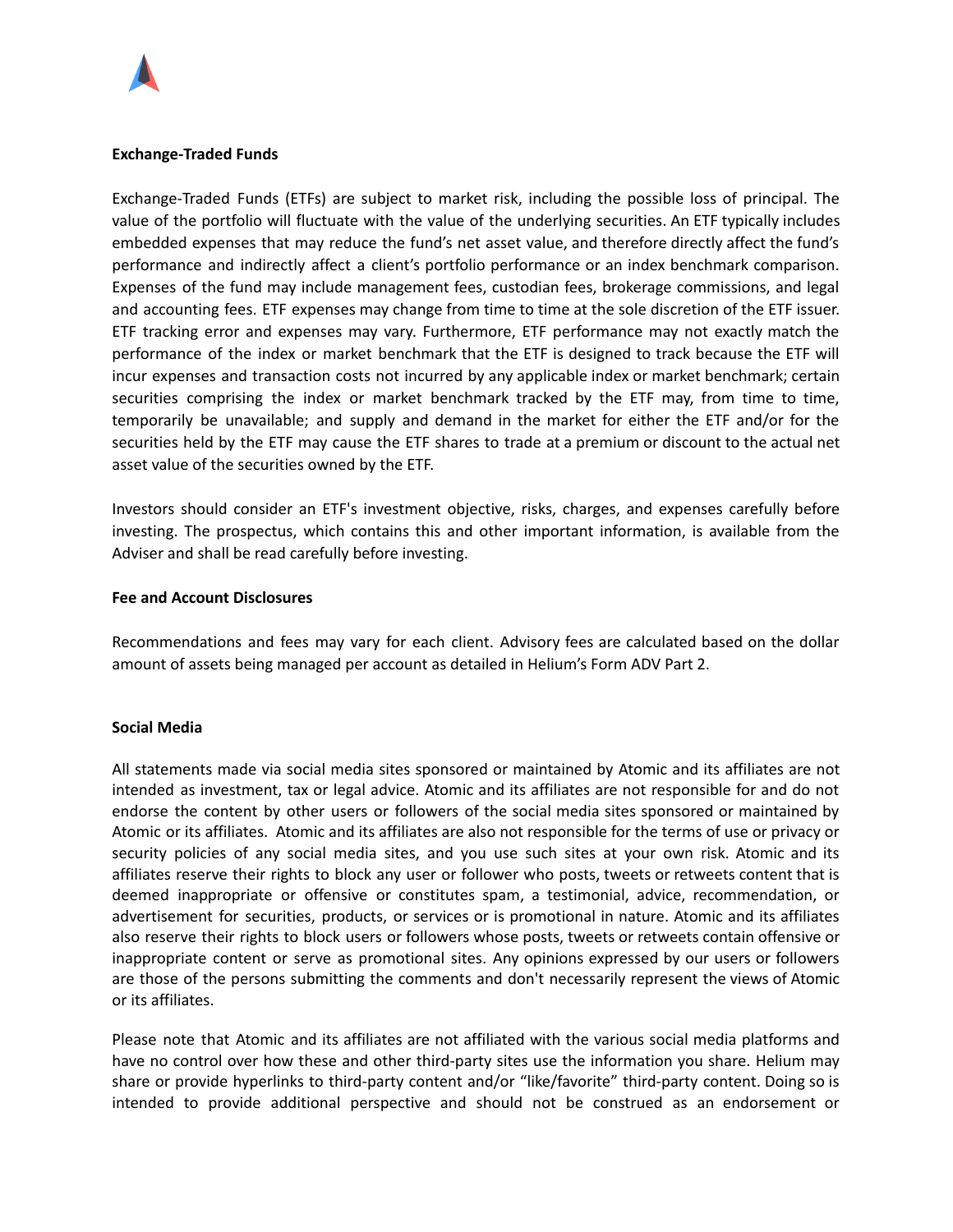

recommendation of any services, products, guidance, individuals, or points of view outside of Helium. Posts by others that describe opinions, views, or experiences may not be representative or indicative of another's personal experience.

## **Non-Deposit Products**

Investments described on this website are NOT FDIC INSURED nor are they insured by any other governmental agency or instrumentality. Investments on this website MAY LOSE VALUE and they are not obligations, guarantees and are NOT BANK GUARANTEED.

# **Portfolio Line of Credit**

Margin accounts are solely offered by Pershing. Margin lending can add to your overall investment risk, and you should consider the risks and benefits specific to margin when evaluating your overall financial strategy. You should review all relevant information provided by Pershing prior to opening a margin account.

## **Content Not Warranted**

THE CONTENT IS PROVIDED "AS IS" AND WITHOUT WARRANTIES OF ANY KIND. YOU BEAR ALL RISKS ASSOCIATED WITH THE USE OF THE SITE AND CONTENT, INCLUDING WITHOUT LIMITATION, ANY RELIANCE ON THE ACCURACY, COMPLETENESS OR USEFULNESS OF ANY CONTENT AVAILABLE ON THE SITE. ATOMIC, ITS AFFILIATES AND ITS AND THEIR RESPECTIVE EMPLOYEES, OFFICERS, DIRECTORS, PARTNERS, AGENTS, REPRESENTATIVES, SUPPLIERS AND SERVICE PROVIDERS, DISCLAIM ALL WARRANTIES, EXPRESS OR IMPLIED, INCLUDING, WITHOUT LIMITATION, ALL WARRANTIES OF TITLE, NON-INFRINGEMENT, ACCURACY, COMPLETENESS, USEFULNESS, MERCHANTABILITY, AND FITNESS FOR A PARTICULAR USE, AND WARRANTIES THAT MAY ARISE FROM USAGE OF ATOMIC's OR ITS AFFILIATE'S WEBSITES.

# **Limitation of Liability**

Atomic and its affiliates and its and their respective employees, officers, directors, partners, agents, representatives, suppliers and service providers shall not be liable for any damages of any kind arising from or in connection with the use of the online platform, including mistakes, omissions, interruptions, deletion of files or email, errors, defects, viruses or delays in operation or transmission, even if they are expressly advised of the possibility of such damages. This is a comprehensive limitation of liability that applies to all damages of any kind, including compensatory, direct, indirect, punitive, special, incidental, or consequential damages, including but not limited to damages for lost profits, loss or inaccuracy of data or loss of revenue.

YOU AGREE THAT ALL CAUSES OF ACTION ARISING OUT OF OR CONNECTED WITH THE ONLINE PLATFORM SHALL BE RESOLVED INDIVIDUALLY, WITHOUT RESORT TO ANY FORM OF CLASS ACTION, AND THAT YOUR SOLE REMEDY IS TO CEASE USE OF THE ONLINE PLATFORM.